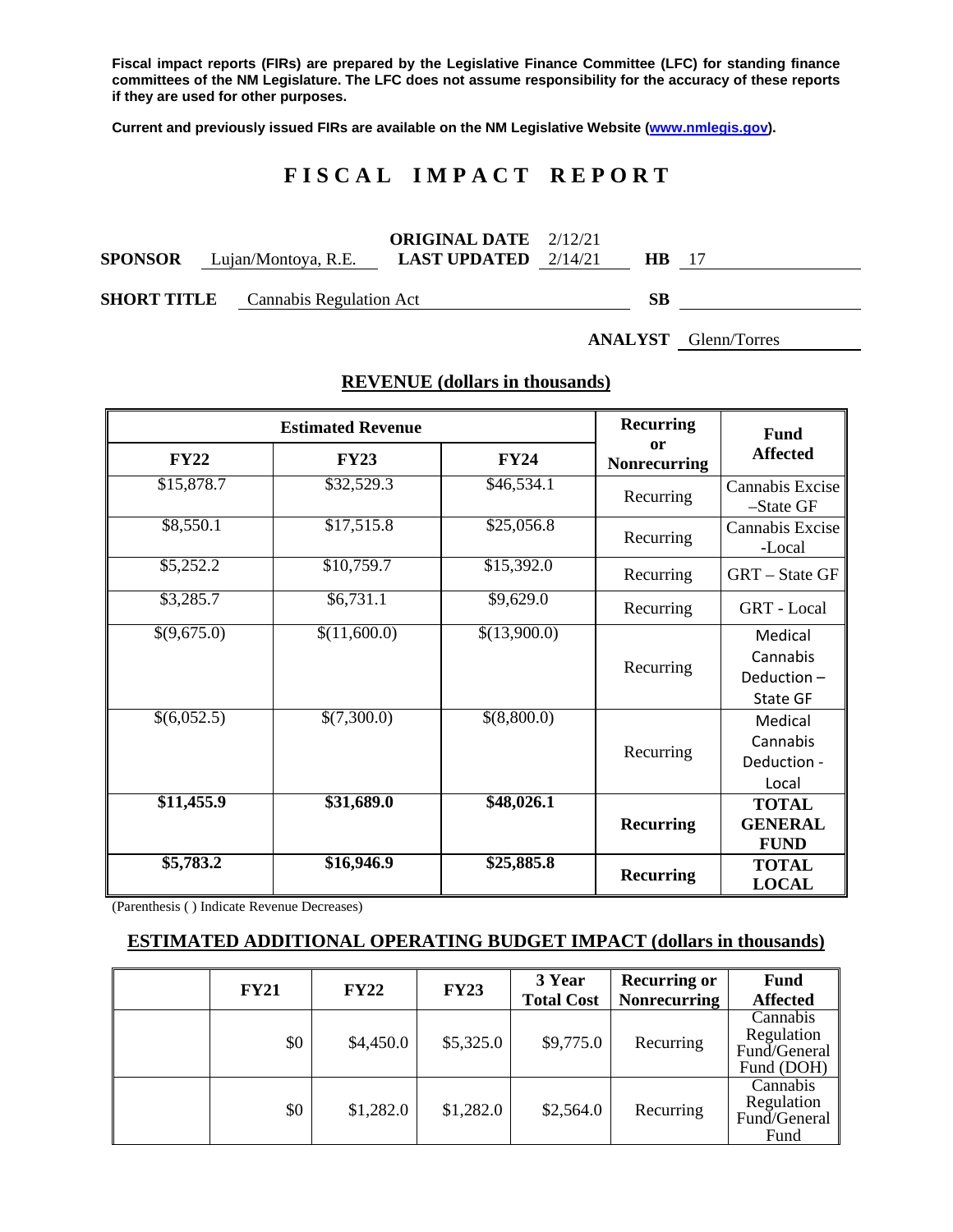|              |     |           |          |           |              | (NMED)                                                   |
|--------------|-----|-----------|----------|-----------|--------------|----------------------------------------------------------|
|              | \$0 | \$350.0   | \$0      | \$350.0   | Nonrecurring | Cannabis<br>Regulation<br>Fund/General<br>Fund<br>(NMED) |
| <b>Total</b> | \$0 | \$262.0   | \$262.0  | \$524.0   | Recurring    | Cannabis<br>Regulation<br>Fund/General<br>Fund<br>(NMDA) |
|              | \$0 | \$150.0   | \$0      | \$150     | Nonrecurring | Cannabis<br>Regulation<br>Fund/General<br>Fund<br>(NMDA) |
|              | \$0 | \$1,257.9 | \$1257.9 | \$2,515.8 | Recurring    | Cannabis<br>Regulation<br>Fund/General<br>Fund<br>(DPS)  |

(Parenthesis ( ) Indicate Expenditure Decreases)

Relates to HB12, SB288, SB363

Duplicates SB13

### **SOURCES OF INFORMATION** LFC Files

Responses Received From Taxation and Revenue Department (TRD) Department of Agriculture (NMDA) Environment Department (NMED) Department of Health (DOH) Department of Public Safety (DPS) Economic Development Department (EDD) Law Offices of the Public Defender (LOPD) Administrative Office of the District Attorneys (AODA) Administrative Hearings Office (AHO) Administrative Office of the Courts (AOC) New Mexico Attorney General (NMAG) Public Education Department (PED)

No Response Received Regulation and Licensing Department (RLD) Taxation and Revenue Department (TRD)

# **SUMMARY**

House Bill 17 decriminalizes the possession, use, production, transportation, and sale of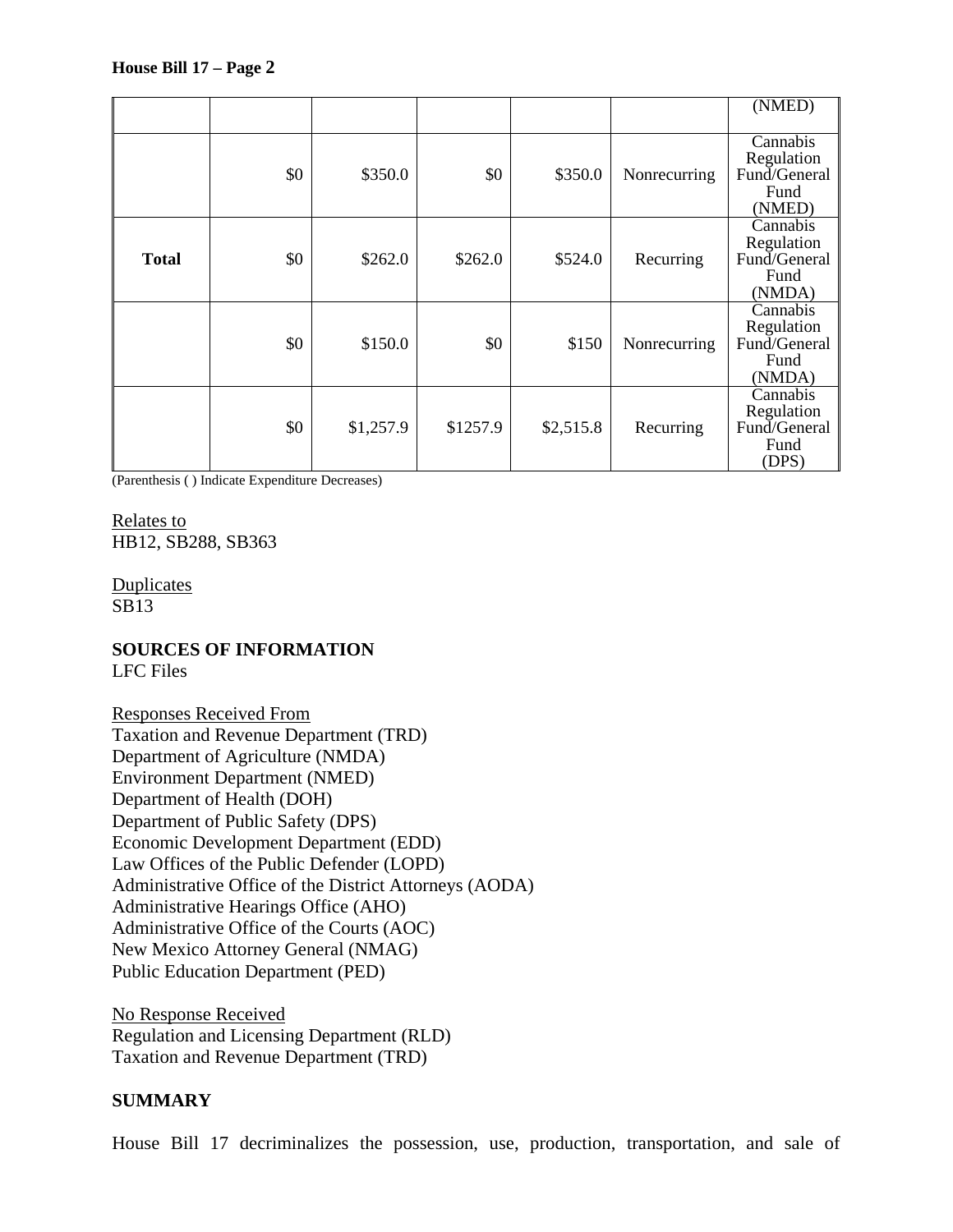commercial cannabis for nonmedical adult use and creates a regulatory and taxation structure. The bill enacts the Cannabis Regulation Act (CRA), a comprehensive plan for regulation and licensing of commercial cannabis production and distribution and sale and consumption of cannabis by people age 21 or older. A new Cannabis Regulation Division (CRD) created in RLD is charged with regulating and administering a licensing program for commercial cannabis activities and the medical cannabis program provided in the Lynn and Erin Compassionate Use Act (LECU Act) and cannabis education and training programs.

As of the effective date of the act, CRD must convene the Cannabis Policy and Regulatory Advisory Committee (CPRAC) to advise on rules and best practices, including best practices that promote diversity in licensing and employment and protect public safety, and to publish an annual report detailing its activities. CRD is required to develop rules in consultation with CPRAC, NMED, and NMDA. NMED also must adopt rules establishing labeling and packaging requirements for cannabis products and proposed occupational health and safety rules for persons working in the cannabis industry. The bill requires rulemaking by CRD as necessary to carry out its duties under the CRA by July 1, 2022.

No later than July 1, 2021, CRD must begin issuing transitional licenses to persons licensed under LECU Act to allow those licensees to conduct medical and commercial cannabis activities. Each license will designate whether it is solely for medical cannabis activity or for both medical and commercial cannabis activity. CRD will accept and begin processing transitional and regular license applications no later than the act's effective date. CRD's licensing program encompasses a variety of commercial and medical cannabis activities, including licenses for manufacturers, testing and research laboratories, couriers, integrated businesses and microbusinesses, producers, and retailers. CRD also will issue cannabis occupational licenses, which allow a person to offer, sell, serve, dispense, cultivate, manufacture, test, or transport cannabis products. Licenses shall be valid for two years, unless suspended or revoked for cause. Violations of the CRA may result in license suspension or revocation, sanctions, correction plans, or penalties.

Under the CRA, adults age 21 and older are allowed to purchase, possess, and transport not more than 2 ounces of cannabis flowers and 16 grams of extract. Except as provided in the LECU Act, it is unlawful for an unlicensed person to produce cannabis, defined as any activity involving the cultivation of cannabis. This effectively precludes consumers of nonmedical cannabis products from possessing cannabis plants.

The bill creates the cannabis regulation fund. The fund consists of appropriations, grants, gifts, donations, and fees collected by CRD under the CRA and the medical cannabis program. Money in the fund is subject to appropriation to fund CRD, DOH, NMED, NMDA, TRD, and DPS for the purposes of carrying out the CRA and LECU Act.

DOH must establish a medical cannabis assistance program to make distributions to provide medical cannabis or financial assistance to qualified patients who are sick and low-income and higher use patients who need assistance in obtaining medical cannabis. DOH is charged with administering the nonreverting "low-income medical patient assistance fund," created for the purpose of assisting qualified patients participating in the medical assistance programs created under the LECU Act and the CRA. DOH also must prepare an annual report evaluating the affordability and accessibility of medical cannabis and the needs of qualified patients in rural areas.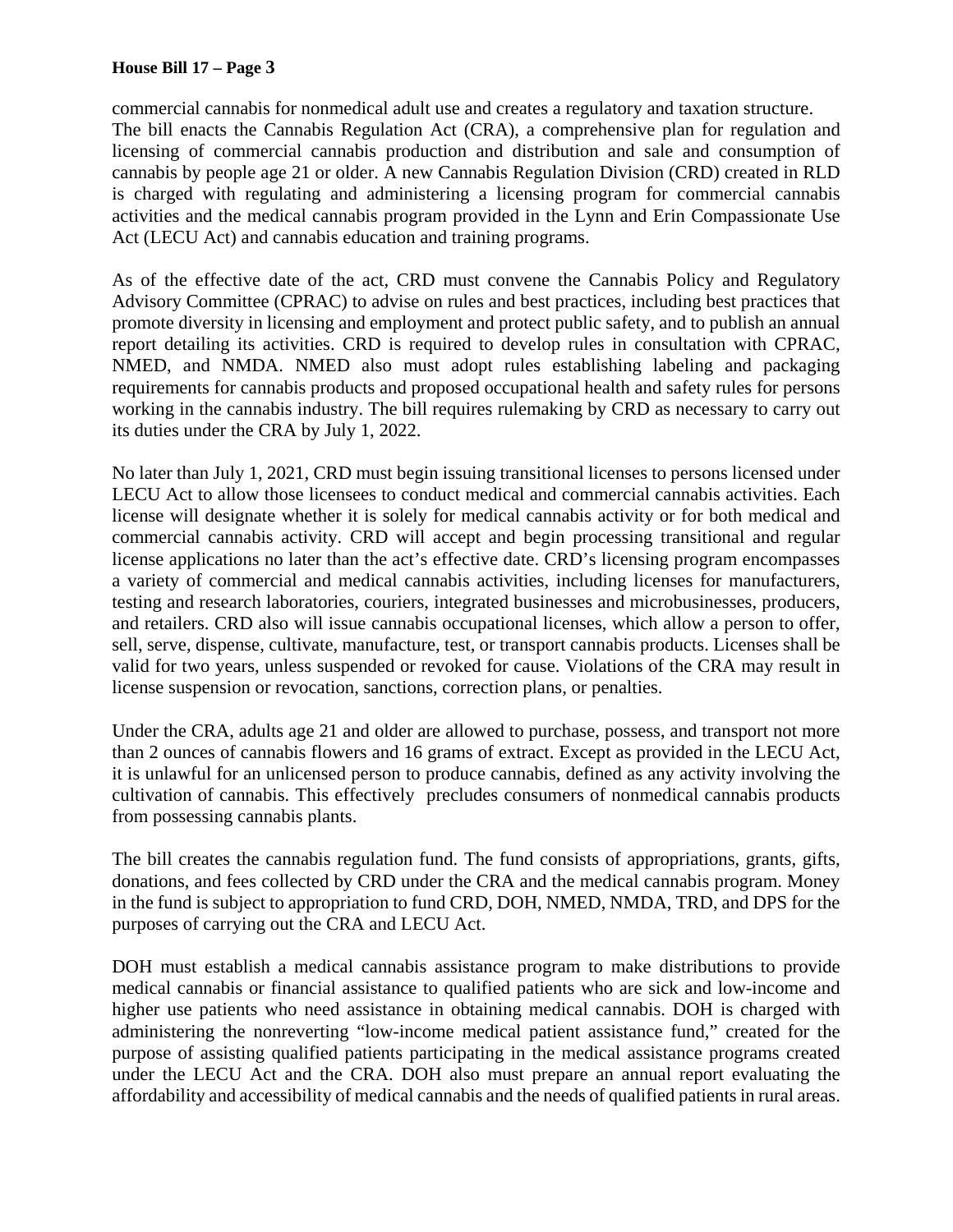HB17 enacts the Cannabis Tax Act (CTA), which imposes a cannabis sales tax of 20 percent on cannabis retailers and is applied to the price paid for a cannabis product. The 20 percent rate appears to be composed of a state rate of 13 percent and a local government (municipality or county) rate of 7 percent. The tax does not apply to retail sales of medical cannabis sold to qualified patients or caregivers pursuant to the LECU Act, and receipts from retail sales of medical cannabis are not subject to gross receipts tax. The bill adds provisions to the Tax Administration Act requiring that 35 percent of county or municipal tax revenue from retail sales of cannabis products within a county or a municipality be distributed to that county or municipality.

HB17 makes amendments to the LECU Act to make it consistent with the CRA and similarly amends the Controlled Substances Act, including amending or repealing criminal laws governing cannabis offenses. The bill adds new civil and criminal penalties related to regulated cannabis activities, including unlicensed trafficking, intentionally producing cannabis, and possessing or distributing a cannabis product at a school or daycare center. DPS is required to compile an annual report on the total number of arrests, citations, and penalty assessments for cannabis-related violations.

There is no effective date of this bill. It is assumed the effective date is 90 days following adjournment of the Legislature.

# **FISCAL IMPLICATIONS**

### Continuing Appropriations

Section 3(I)-(J) provides for the "cannabis regulation fund." Money in the fund is subject to appropriation to fund the activities of CRD and other specified agencies required by the CRA. Balances in the fund do not revert but may be reappropriated to cannabis-related programs.

Section 25 provides for the "low-income medical patient assistance fund." Money in the fund is subject to appropriation to DOH for the purpose of assisting qualified patients participating in medical cannabis programs. Balances in the fund do not revert to the general fund.

The funds created in Sections 3 and 25 provide for continuing appropriations. LFC has concerns with including continuing appropriation language in the statutory provisions for newly created funds because earmarking reduces the ability of the Legislature to establish spending priorities.

### Revenues

The fiscal impact estimate uses confidential, proprietary industry data to determine the fiscal impact of this bill. LFC staff made independent adjustments to various assumptions to produce the estimate in this report. Assumptions affecting the revenue model include expected cross-border sales, tourism consumption, survey response underreporting, and industry growth. Different assumptions in these areas result in cannabis excise revenue estimates that are higher or lower than what is provided in this impact table. The model considers estimated consumer usage by using survey data on usage frequency and takes into account survey bias in self-reporting and underreporting.

Exempting medical sales of cannabis is expected to reduce state GRT revenues by \$9.7 million and local GRT revenues by \$6 million, in the first year. Estimates include the latest data on medical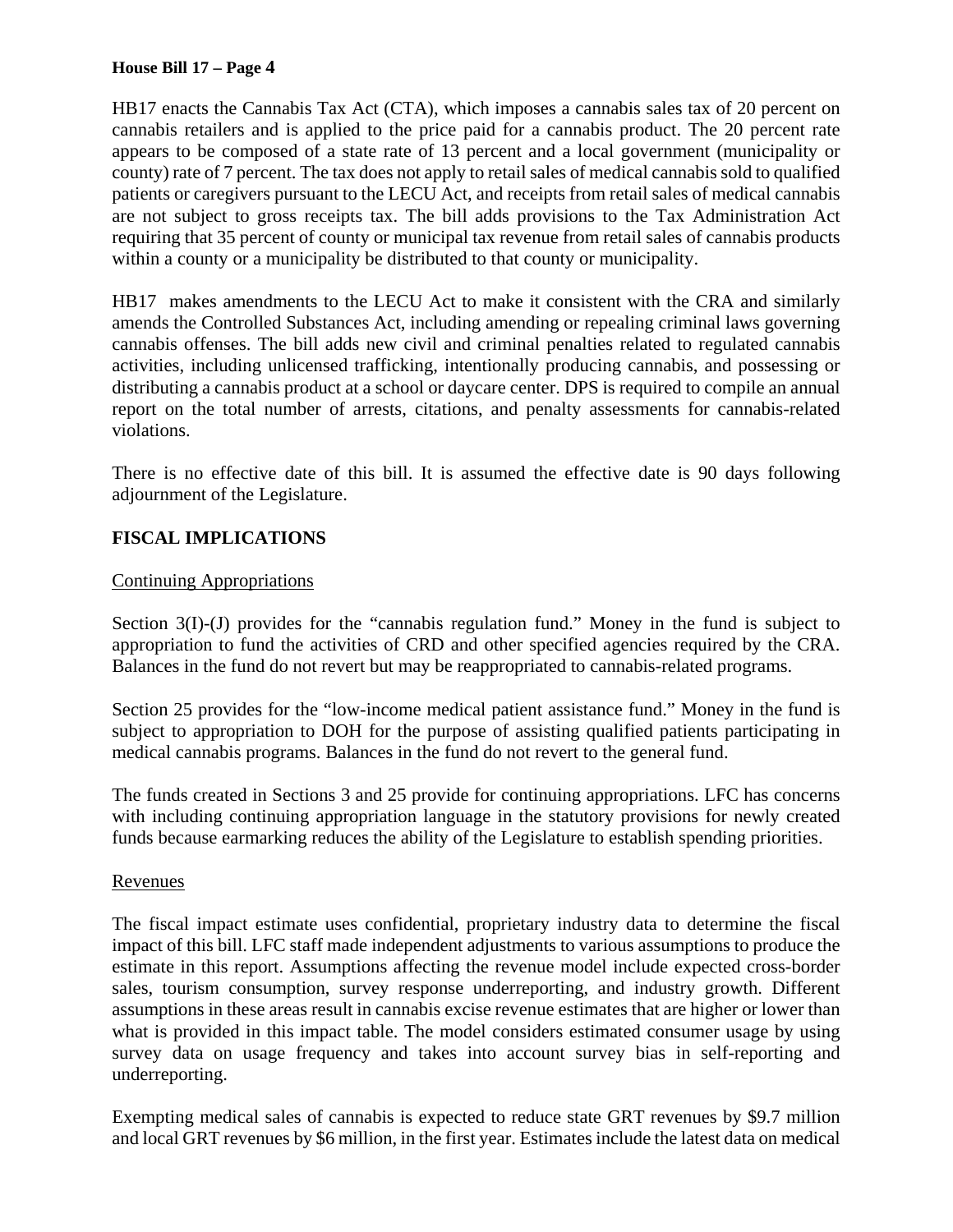sales in New Mexico and modest growth rates; however, the cost of this exemption could increase significantly if sales grow more quickly than assumed.

Revenues generated from the excise tax are distributed by percentage, with 65 percent of the total reaching the general fund. The revenue tables reflect expected distributions to the state and localities based on LFC modeling. This estimate applies both GRT and excise tax rates to the assumed retail sales base; however, it is unclear if GRT would apply to the total of the retail sale plus the excise tax.

LFC estimates assume widespread retail sales of recreational cannabis begin in 2022. Faster promulgations of rules and widespread transitional licensing could increase FY22 fiscal estimates.

The imposition and distribution of taxes are unclear and could imply distributions to localities from state GRT rates, alterations to distributions of local GRT, or both because of vague language and differing definitions of what belongs to localities. The estimate included in this report is based on a 20 percent cannabis excise tax. Furthermore, the estimate includes a 35 percent distribution to localities of the 20 percent cannabis excise tax. State and local GRT collections are also included, though they are assumed to be unaffected by the provisions of this bill; however, significant tax administration issues remain. See "Technical Issues" below for additional detail and suggestions.

Finally, wholesale distributors would be subject to GRT according to HB17. This will have significant tax pyramiding effects for retailers who purchase from wholesalers. Though many retailers will be vertically integrated and avoid tax pyramiding from wholesale purchases of products, significant impacts may result from the inclusion of wholesalers in the GRT. For the purpose of this analyses, GRT from wholesale transactions were not included in the fiscal impact tables.

# Operating Budget Impact

DOH states that 20 medical cannabis program FTE currently administer the medical cannabis patient services. The budget for those positions is approximately \$1.86 million currently. Contract services, facilities, supplies, vehicles, and other costs associated with the administration of the medical patient registry currently total approximately \$2 million. DOH projects administering the patient services section of the medical cannabis program with the current projected continued growth will require an additional 11 staff members to be added to the program staff in FY22 for a total of 31 staff and 10 additional staff, for a total of 41 staff in FY23 with a total salary and benefit cost of \$2.05 million and \$2.725 million, respectively. DOH also projects it will require an additional \$2.4 million in FY22 and \$2.6 million in FY23 to cover the costs of supplies, contracts, facilities, vehicles, and the registry database and to conduct and produce the annual assessment report on the affordability and accessibility of medical cannabis required in the LECU Act. DOH also notes if, as a result of the bill's enactment, the 8 FTE currently in the licensing and compliance section of DOH's medical cannabis program are transferred to CRD, it would represent a reduction in costs for DOH of \$540 thousand for FTE and \$900 thousand for operations.

NMED believes HB17 would necessitate 5 additional FTE to staff the cannabis program in the Environment Department, 6 additional dedicated technical FTE to develop, train, and implement occupational health and safety rules specific to the cannabis industry, and contract funding (for technical experts and attorneys) in FY22 to aid in rule development prior to the effective date of the bill. These additional costs are reflected in the budget impact table.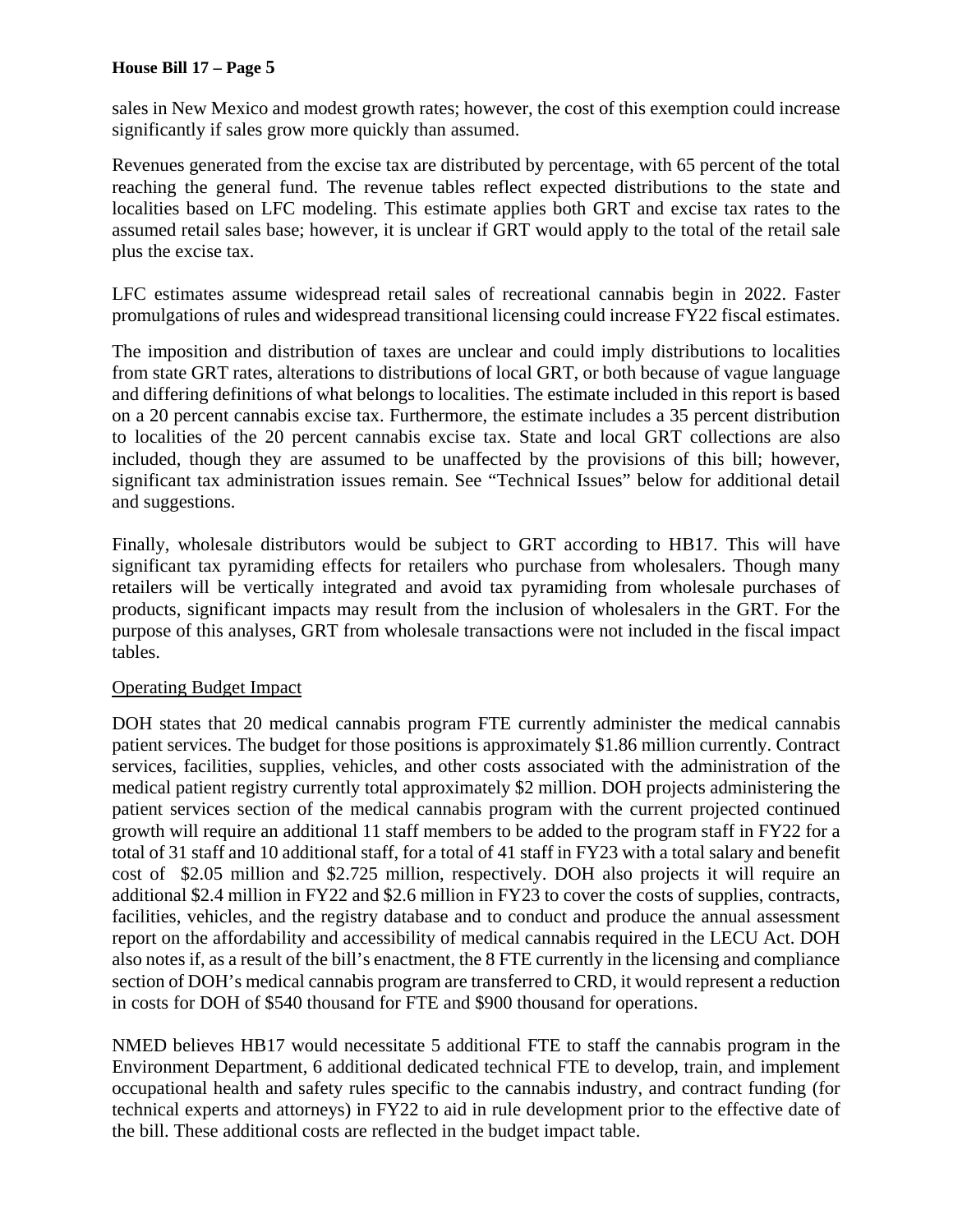NMDA expects a 20 percent increase in services required by the cannabis industry for compliancebased scale inspections and certifications. This would result in a need for 2 additional FTE to monitor scale compliance with state law, 1 FTE for the state metrology lab to address anticipated increased demand for metrology laboratory services, and a one-time cost for the purchase of additional equipment related to specialized weight kit calibrations. NMDA also anticipates the need for 1 additional FTE due to additional inspection time to address potential mixing of hemp and cannabis in existing hemp-licensed greenhouses. These additional costs are reflected in the budget impact table.

DPS states the bill has the following anticipated fiscal impacts:

- The bill would require replacement of all of DPS' drug sniffing dogs. According to DPS, it currently has nine narcotics detection canines that have been trained to detect the odors of several controlled substances, including cannabis. If marijuana is legalized and the odor of marijuana can no longer be used for probable cause, the dogs will have to be replaced because they cannot be retrained to not alert for the odor of marijuana. DPS estimates the price of nine new dogs to be \$162 thousand, and the cost for training the new dogs, including instruction and per diem for those attending the trainings, to be **\$**30.6 thousand for FY22 into FY23.
- Based on the experience of other states, DPS anticipates that arrests related to black market marijuana sales and production will increase in New Mexico, including illegal THC extraction labs and growing operations. This will require additional, as yet undetermined, resources for training, and additional investigators to handle an increase in illegal THC extraction and growing operations. DPS estimates it would require \$915,312 for 10 agents throughout the state to investigate those illegal operations.
- DPS estimates it will require \$150 thousand for enforcement of the bill's prohibitions against underage access to marijuana, which would be similar to DPS's current compliance operations for underage access to tobacco and alcohol.
- DPS expects that it will incur additional, undetermined costs for training related to anticipated increases in marijuana-related DWIs, including certification of drug recognition experts.

AHO states the tax program added by HB17 may increase tax protest hearings. Although the significance of the increase is difficult to predict, AHO's prior experience demonstrates that new tax programs generally result in an initial increase in protests. Nevertheless, because the volume of tax protests over the last few years has stabilized, AHO is optimistic that any increase in tax protest volume can be absorbed by its current resources.

AHO also notes that Implied Consent Act hearings may increase if DWI arrests go up once cannabis possession and use is decriminalized. If hearings increase, AHO may need funding for additional hearing officers, office space and travel expenses. Based on the experience of other states, AHO anticipates that requests for Implied Consent Act hearings will increase, and estimates a range of 250-500 additional hearings. Based on the current historic lows in the number of implied consent hearings, AHO is cautiously optimistic that any increase in case volume can be absorbed by its current resources, unless the increase in hearings reaches the high end of its projected range.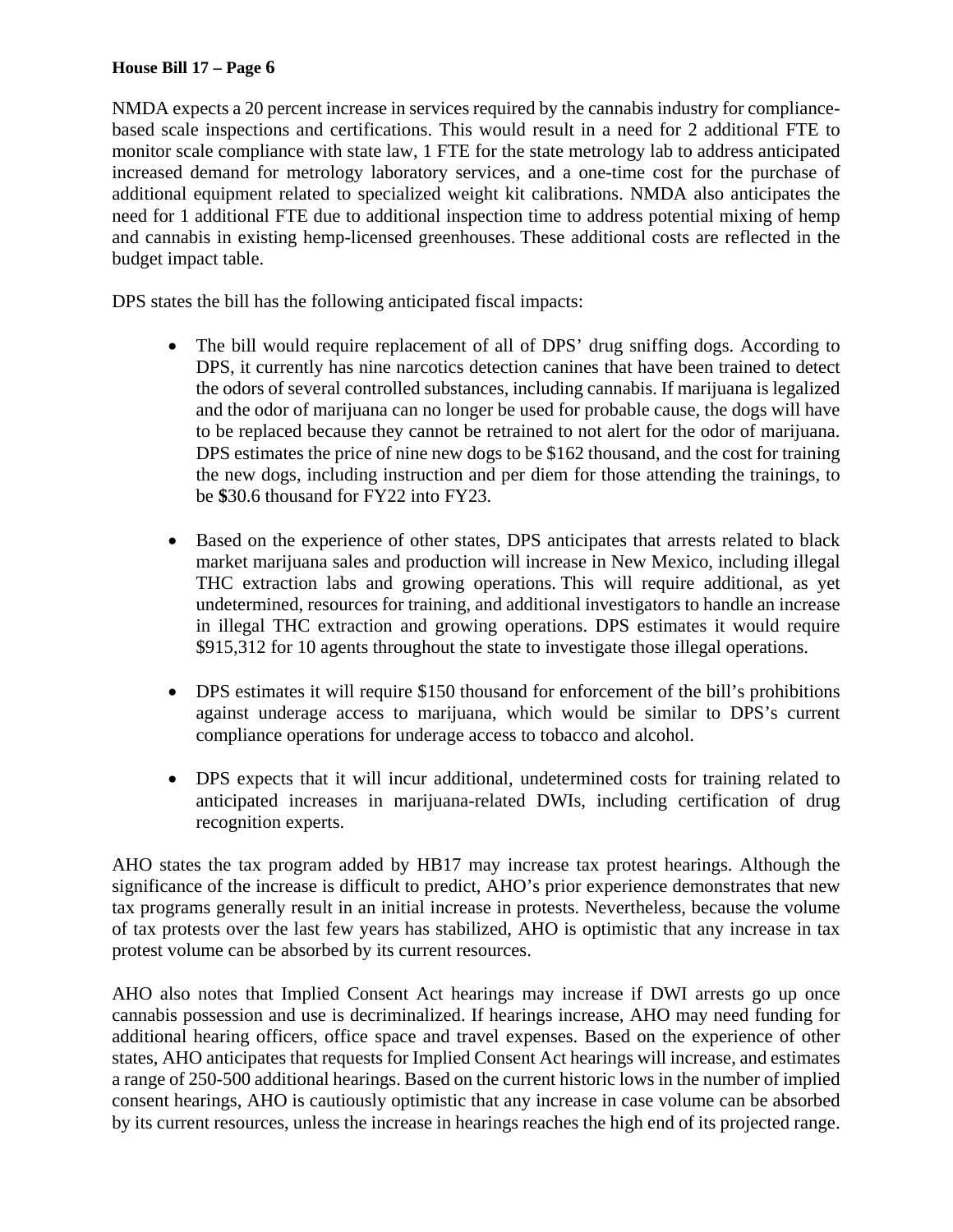LOPD believes that, in the longer term, HB 17 may slightly reduce LOPD's fiscal burden. The bill would eliminate several crimes, which would reduce the need for defending not only those offenses but also later prosecutions based on those crimes (for example, charges of felon in possession of a firearm or habitual offender enhancements that complicate later prosecutions).

AOC states there will be a minimal administrative cost for statewide update, distribution, and documentation of statutory changes. Any additional fiscal impact on the judiciary would be proportional to the enforcement of this law and commenced prosecutions, and appeals from convictions. To the extent, however, that HB17 reduces or eliminates penalties for cannabis-related offenses and activities, the demand for court time and resources may diminish. New laws, amendments to existing laws, and new hearings have the potential to increase caseloads in the courts, thus requiring additional resources to handle the increase.

# **SIGNIFICANT ISSUES**

# Implementation and Regulation Generally

NMDA reads the act, including language in Section  $3(C)(10)$ , as transferring pesticide review and registration authority, currently under NMDA (Pesticide Control Act (Sections 76-4-2 through 76- 4-39 NMSA 1978)), to CRD for pesticide use in cannabis. This transfer of authority may result in conflicting pesticide registrations between cannabis, hemp, and medical marijuana.

NMED points out that certain duties assigned to it are not within its areas of expertise. Section 3(C)(10) requires its participation (along with CRD and NMDA) in establishing standards for pesticides and developing training and education related to their use, which it believes is better left to NMDA. Similarly, Section 3(C)(8) requires NMED participate in rulemaking related to establishing standards for testing cannabis products, while Section 16(C) requires the agency to provide on an annual basis certified reference materials for laboratory testing. Neither of these subject areas are within the agency's expertise. Instead, NMED suggests NMDA and DOH Scientific Laboratory Division (DOH/SLD) be assigned these tasks because both have direct expertise in laboratory research and testing. NMED also notes some of the bill's protocols are also regulated by the Environmental Improvement Board or Water Quality Control Commission. For example, anyone discharging effluent or leachate so that it may move directly or indirectly into groundwater must do so pursuant to discharge permit issued by NMED. Additional environmental requirements from CRD may cause regulatory confusion or conflict with existing environmental statutes and regulations.

NMAG notes the act refers to licenses to conduct a "commercial cannabis activity" (Section 8(B)) and occupational licenses (Section 10). Section 8(A) states there is "no vested property right" in a license, without differentiating between a commercial cannabis activity license and an occupational license. NMAG believes this may be problematic. Although such a provision may apply to a commercial cannabis activity license, which is similar to a liquor license (*see, e.g.*, NMSA 1978, § 60-6A-19 (holders of licenses issued under the Liquor Control Act have no vested property right in the licenses)), it does not apply to an occupational license. Courts have expressly held that an occupational license, or a state-issued license to practice one's profession, is a property right (see, e.g., *Varoz v. New Mexico Bd. of Podiatry*, 1986-NMSC-051, ¶ 12).

DPS notes Section 5 requires DPS, in conjunction with AOC, to compile an annual report on the total number of arrests, citations, and penalty assessments for cannabis-related violations broken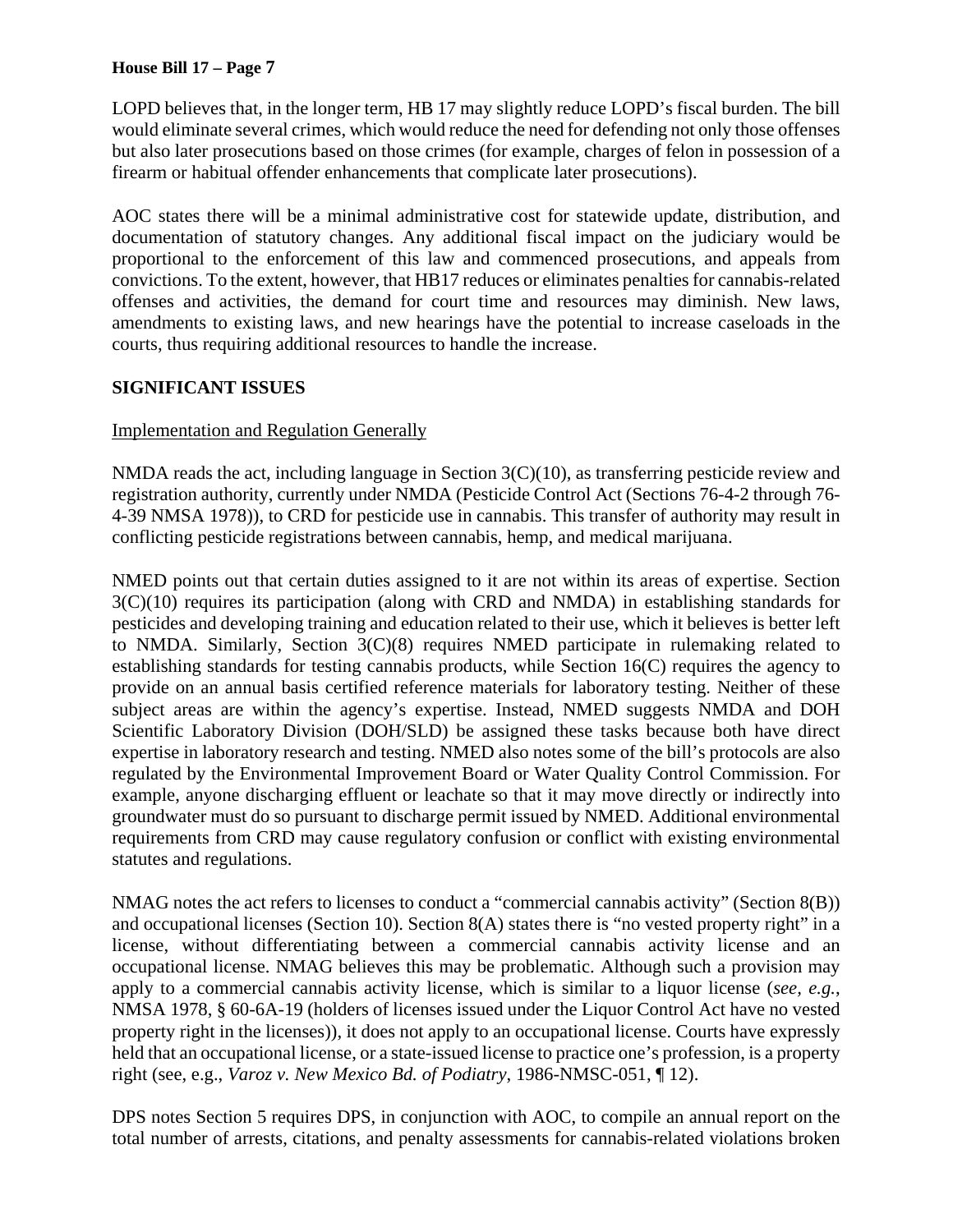down by category and penalty level, race, ethnicity, age, gender, and jurisdiction. According to DPS, it is able to compile fingerprint-based arrest data from its automated fingerprint identification system (AFIS). DPS is not the repository for citation data, so DPS will only be able to gather data on those issued by State Police officers and those issued through the TRACS system for a limited number of law enforcement agencies. DPS further notes neither AFIS nor the TRACS system currently track ethnicity.

DPS also believes that, based on its broad perspective as the state's largest statewide law enforcement agency, a representative of DPS's State Police division (NMSP) should be specifically included in the membership of the cannabis policy and regulatory advisory committee created under Section 3(E).

### Medical Cannabis Program

DOH notes that HB17 creates the low-income medical cannabis assistance fund and the medical cannabis assistance program for medical cannabis patients. Based on current self-reporting, 30 percent of the medical cannabis program's patients state they earn less than 200 percent of the poverty level, which suggests that many people would qualify for and use money from the fund and leave many other eligible individuals without access to the funds.

DOH also notes the definition of "qualified patient in the CRA does not include a residency requirement. The definition conflicts with the definition of "qualified patient" in the LECU Act, which refers to a "resident of New Mexico" who has received a registry identification card. To avoid any confusion regarding the application of the CRA, DOH suggests changing the definition of "qualified patient" in the CRA so that it is the same as the definition in the LECU Act.

### New Job Creation

EDD estimates an additional 1,593 jobs could be created through additional employment in dispensaries to meet the new demand for commercial cannabis products. The dispensary jobs estimate was determined by taking the adult population  $(21+)$  for each county and multiplying the number by 25 percent (estimate of adults who would participate) and then subtracting the medical users from that total to arrive at an estimated number of new consumers. That number was then used to estimate the number of new dispensaries and number of full-time employees needed to run the dispensaries. EDD's analysis of HB17 contains a detailed account of the methodology EDD used to calculate its estimates and a breakdown of estimated job creation by county.

#### Conflict with Federal Law

NMAG and AODA advise that cannabis is still a federally controlled substance. The federal government regulates marijuana through the Controlled Substances Act, 21 U.S.C. § 811 *et seq*. Under current federal law, marijuana is treated like every other controlled substance, such as cocaine and heroin. The federal government places every controlled substance in a schedule, in principle according to the relative potential for abuse and medicinal value of that controlled substance. Under the federal Controlled Substances Act, marijuana is classified as a schedule I drug, which means the federal government views marijuana as highly addictive and having no medical value.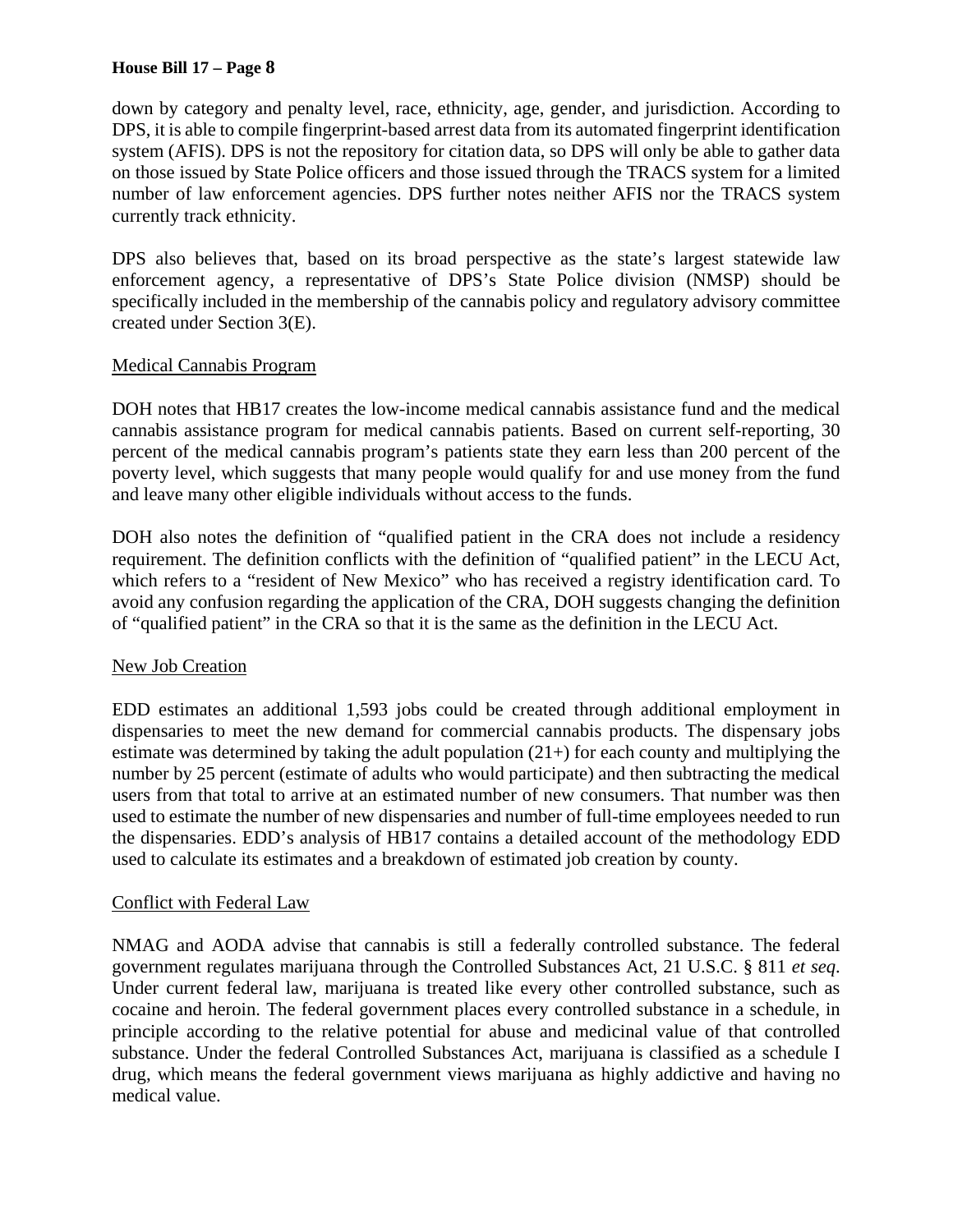In addition, NMAG advises that federal law criminalizes a number of activities that would be permitted under New Mexico law. For example, it prohibits the distribution, possession with intent to distribute, and manufacture of marijuana or its derivatives (21 U.S.C. §§ 841, 960, 962); simple possession of marijuana (21 U.S.C. § 844); and the establishment of manufacturing operations, i.e., opening, maintaining, financing or making available a place for unlawful manufacture, distribution or use of controlled substances (21 U.S.C. § 856). In New Mexico a person may cross many different jurisdictions when traveling throughout the state, including federal lands. While the possession of cannabis under state law may be lawful within the state, the possession of the same cannabis would be unlawful on federal property, creating a patchwork of regulation (state and federal) with consequences that vary significantly.

### Enforcement

LOPD states that, under current law, it is generally illegal to possess "marijuana," with no distinction between cannabis flowers and extracts. HB17 would legalize possession of some amounts of marijuana products but would retain penalties for possession in excess of the allowed amounts. The bill also distinguishes between the allowable weight of cannabis flowers and the allowable weight of cannabis extracts. In some cases, this distinction would actually **increase**  penalties relative to current law. A person who possesses 65 grams (or about 2.3 ounces) of cannabis extract is guilty of a misdemeanor under current law. Under this bill, possession of more than 64 grams of extract would become a fourth-degree felony.

AODA refers to the Birchfield decision, where the U.S. Supreme Court ruled implied consent laws requiring blood draws are unconstitutional and that a search warrant is necessary to get a blood sample. In New Mexico, there is a statutory limitation preventing law enforcement from seeking a warrant for blood on misdemeanor cases. (See Section 66-8-111(A).) Because a breath test detects only alcohol, not drug usage, AODA suggests existing law be amended to allow for a search warrant for a blood draw in misdemeanor DWI investigations. AODA also reports that, as experienced in Colorado, black market sales may still be a problem even after legalization of cannabis.

DPS raises concerns that Section 18(C)'s list of factors that may be considered "reasonable" articulable suspicion" of a crime may conflict with judicial interpretation of the Fourth Amendment and the New Mexico constitutional provision against unreasonable searches and seizures. See, e.g., The Effect of Legislation on Fourth Amendment Protection, 115 Michigan L. Rev. 1117 (2017).

### Imposition of Taxes and Related Issues

There are three main ways state and local governments tax marijuana. First is by a **percentage-ofprice**. This is the tax set in this bill and are similar to a general sales tax in that the consumer pays a tax on the purchase price and the retailer remits it to the state. However, like other excise taxes, the tax rate is typically higher than the state's general sales tax rate. A few states (including Colorado) levy their percentage of price tax on the wholesale transaction, not the retail transaction, but it is assumed this cost is then passed on to the consumer in the final purchase price.

Second, a **weight-based** tax could be imposed. These taxes are similar to cigarette taxes, except instead of taxing per pack of cigarettes the tax is based on the weight of the marijuana product. This tax is levied on the wholesale transaction. States with this type of tax also typically set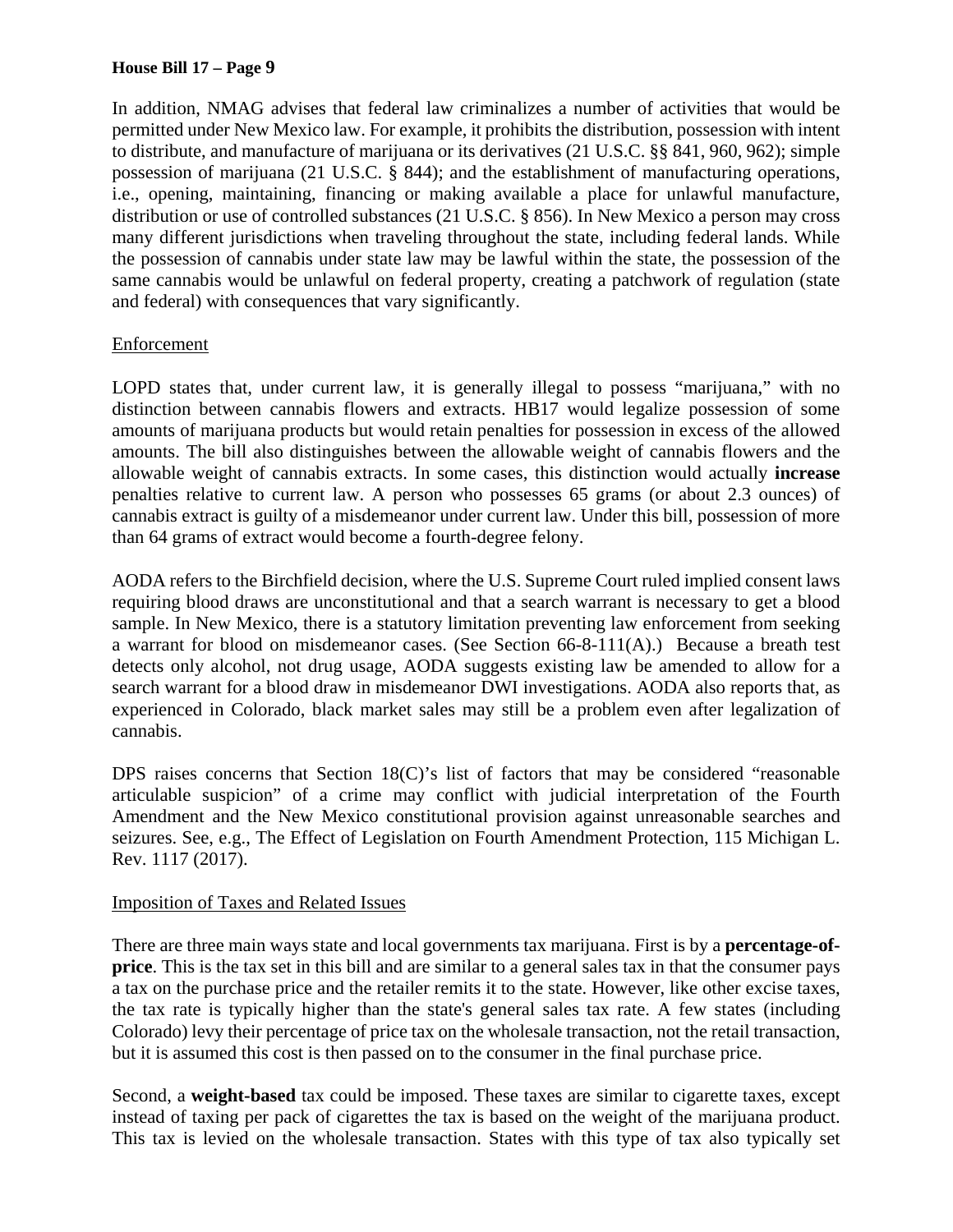different rates for different marijuana products. For example, California levies a \$9.65 per ounce tax on marijuana flowers, a \$2.87 per ounce tax on marijuana leaves, and a \$1.35 per ounce tax on fresh plant material. As with other wholesale taxes, it is assumed most of this cost is passed on to the consumer in the final purchase price.

Finally, a **potency-based** tax could be imposed. These taxes are similar to alcohol taxes, except instead of taxing drinks with a higher percentage of alcohol at higher rates (i.e., liquor is taxed at a higher rate than beer), the tax is based on the THC level of the marijuana product. Illinois is currently the only state with a THC-based tax. It taxes products with a THC content of 35 percent or less at 10 percent of retail price and those with more than 35 percent at 25 percent of retail price. All marijuana-infused products (e.g., edibles) are taxed at 20 percent of retail price.

Some states use more than one of these taxes. Additionally, some states and localities levy their general sales tax on the purchase of marijuana in addition to their excise taxes. HB12 would include gross receipts taxes.

HB17 would impose an excise tax of 20 percent in addition to GRT. Both Colorado and Arizona impose an excise tax of 15 percent and 16 percent, respectively, in addition to sales taxes. In Arizona, the combined rate is 21.6 percent while the combined Colorado rate could be as high as 26.2 percent. New Mexico's combined maximum rate under HB17 would be 29.437 percent.

The combined maximum tax rate under this bill would be more than surrounding states. Tax rates could significantly impact the ability to convert illicit market activities to the regulated market. The ability to entice illicit activity into the regulated market depends on the relative prices of the state's recreational cannabis, including the tax rate. However, with industry maturation and efficiency, significant declines in prices could eventually crowd out illicit activity even with higher tax rates.

# **TECHNICAL ISSUES**

NMDA points to the definition of cannabis in Section 2(C), which refers to "delta-9 tetrahydrocannabinol" (THC) only. Absent the use of the qualifier "measured postdecarboxylation," the definition may lead to some confusion by law enforcement and the industry as to what is measured (i.e., delta measured pre- or post-decarboxylation). The 2018 federal Farm Bill added post-decarboxylation as a qualifier to clarify what was being measured. Postdecarboxylation was also included in the Hemp Manufacturing Act to clarify the basis for measurement. Including the phrase "measured post-decarboxylation" in the CRA's definition of cannabis would harmonize it with the definition in the Hemp Manufacturing Act, as well as federal definitions related to hemp and cannabis. NMDA suggests this might be accomplished by amending the first part of CRA's definition of "cannabis" to state: "all parts of the plant genus cannabis containing a delta-9 tetrahydrocannabinol concentration of more than three-tenths percent measured using a post-decarboxylation method and on a dry weight basis … ."

HB17 defines "division" in Section (U) as "the cannabis control division," rather than the "cannabis regulation division."

HB17 requires "35 percent of tax revenue from the retail sales of commercial cannabis" be transferred to a municipality or county, depending on the location of the sale. Because it does not specify the distribution is to be made from only the cannabis excise tax, it is unclear if this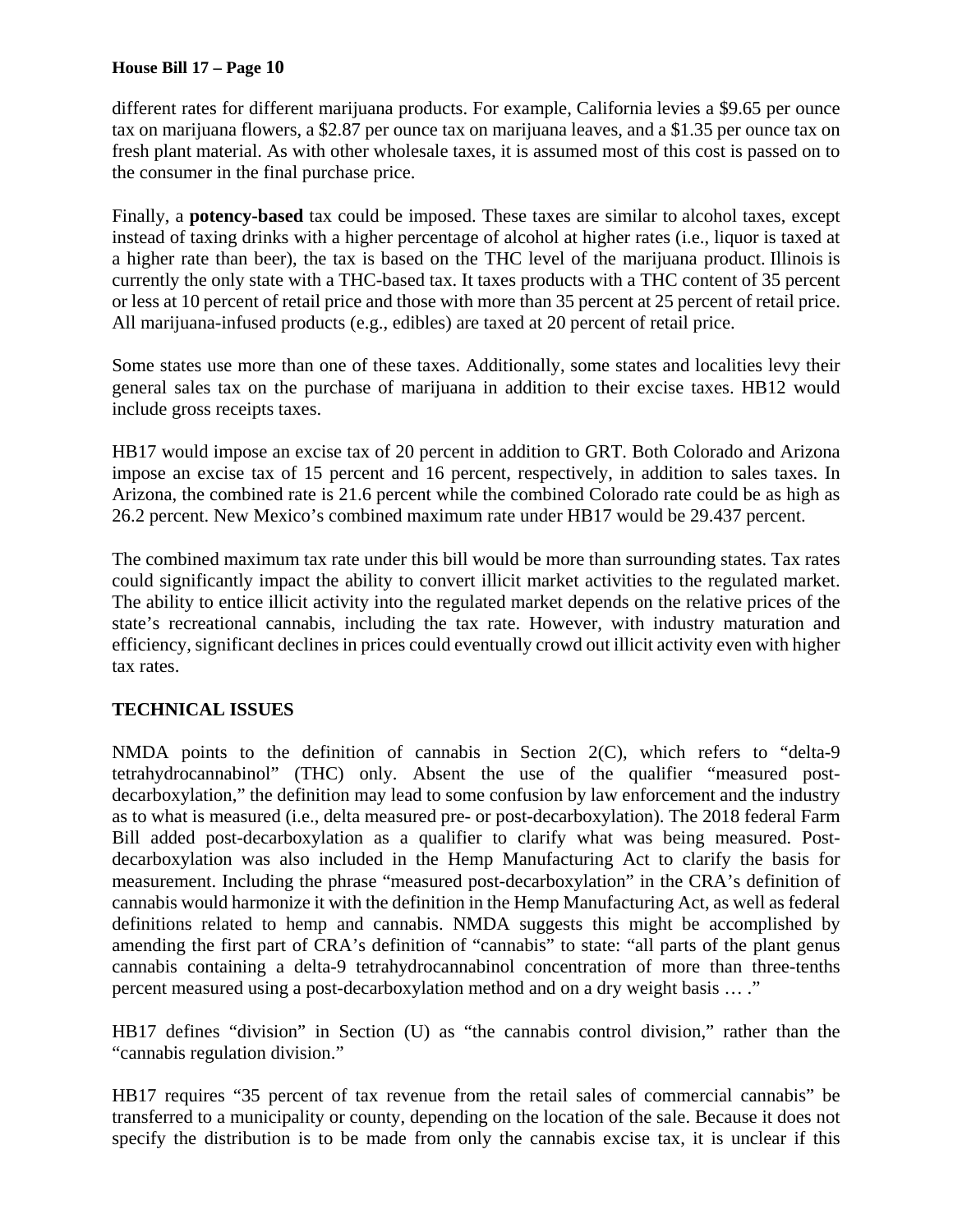distribution would also apply to GRT collections. This could have significant tax implications on state and local GRT revenues from cannabis sales.

NMAG points out the bill contains the following contradictory provisions:

- Section 3 states RLD has until July 1, 2022, to develop rules necessary to carry out its duties, but Section 6 states licensing must begin no later than July 1, 2021, which would be impossible without the rules to govern it.
- Section 3 requires CPRAC to be formed on the date the legislation becomes effective but also to consist of both current medical and recreational cannabis licensees. It is unclear whether any recreational licensees would exist at the time of the bill's effective date.

LOPD notes the bill would impose low-level penalties for juveniles who sold cannabis and for people under 21 who possessed cannabis. Section 21, at p. 40; Section 23, at p. 42. The bill does not, however, say whether these are considered special petty misdemeanors, penalty assessments, or civil penalties.

# **OTHER SUBSTANTIVE ISSUES**

NMAG points out that, while HB17 combines medical and commercial cannabis activities and adds new requirements for medical cannabis dispensaries and licensees, it does not amend the current statutes applicable to medical cannabis (NMSA 1978, § 26-2B-1 *et seq.*). Consequently, the bill's provisions purporting to regulate cannabis for medical use may conflict with current law.

LOPD notes the bill does not appear to repeal language in other criminal laws relating to marijuana, including the penalties in Sections 30-31-23 (penalizing possession), 30-31-22 (penalizing distribution), and 30-31-21 (penalizing distribution to a minor). It is not clear whether these laws would continue to have any effect because some of the provisions of the bill directly contradict and would seem to supersede these sections, and the bill would remove marijuana from Schedules I and II and therefore from the definition of "controlled substances." However, for the sake of clarity, it would be useful for the bill to remove all references to marijuana from the criminal code.

LOPD also observes the bill legalizes the possession of "cannabis paraphernalia" and removes the definition of "drug paraphernalia" from the Controlled Substances Act. However, the bill does not repeal the paraphernalia crimes associated with other drugs, nor the crimes for delivery and manufacture of cannabis paraphernalia. *See* NMSA 1978, § 30-31-25.1 (2019). It is not clear how Section 30-31-25.1 would function without a definition of drug paraphernalia.

DPS notes Section 18 provides that personal use of marijuana by a person 21 years or older may not constitute grounds for "detention, search or arrest … or for a violation of probation or parole." According to DPS, the practical result of this provision may be that judges setting conditions of release following an arrest will be able to prohibit the use of alcohol, but not marijuana. DPS suggests marijuana and alcohol should be on an equal footing in this regard.

DOH notes HB17 would authorize CRD to deny a license application if the applicant or a controlling person in the applicant's entity has had a license issued pursuant to the CRA or the Lynn and Erin Compassionate Use Act revoked in the three years immediately preceding the date